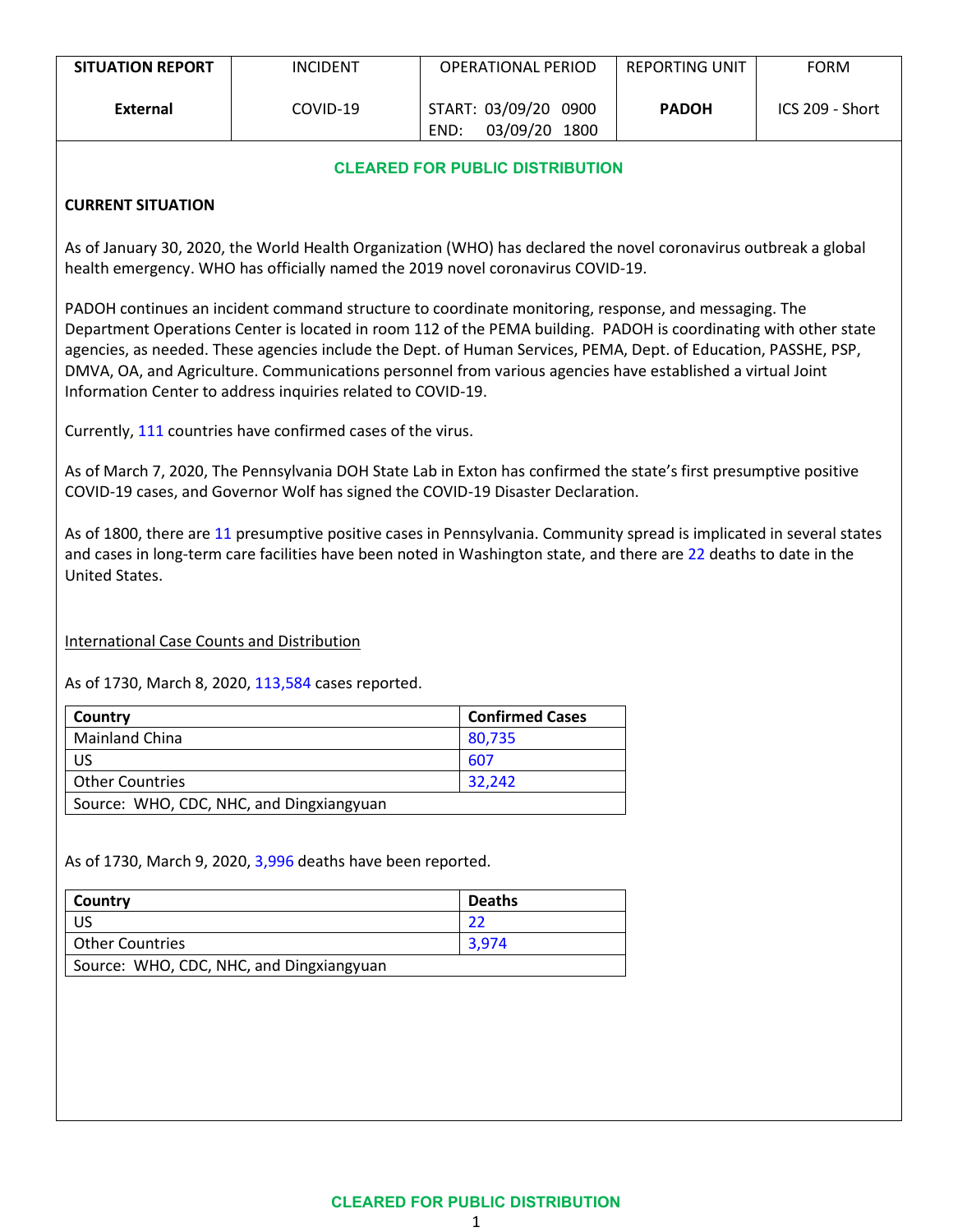



\* China includes mainland China, Hong Kong and Macao.

Sources: NBC News reports, World Health Organization, state government leaders and health officials. Graphic: Jiachuan Wu / NBC News

Source[: https://www.nbcnews.com/health/health-news/coronavirus-map-confirmed-cases-2020-n1120686](https://www.nbcnews.com/health/health-news/coronavirus-map-confirmed-cases-2020-n1120686)

### National Case Counts and Distribution

| <b>COVID-19 US at a Glance</b><br>As of 1730, March 9, 2020 | <b>Confirmed Cases</b> | <b>Deaths</b> |
|-------------------------------------------------------------|------------------------|---------------|
| Pennsylvania                                                |                        |               |
| US                                                          | $607*$                 |               |

*Source: Open source media including Johns Hopkins COVID-19 Dashboard*

*\*Total number includes persons repatriated to the United States and tested by the CDC from Wuhan, China and the Diamond Princess Cruise Ship*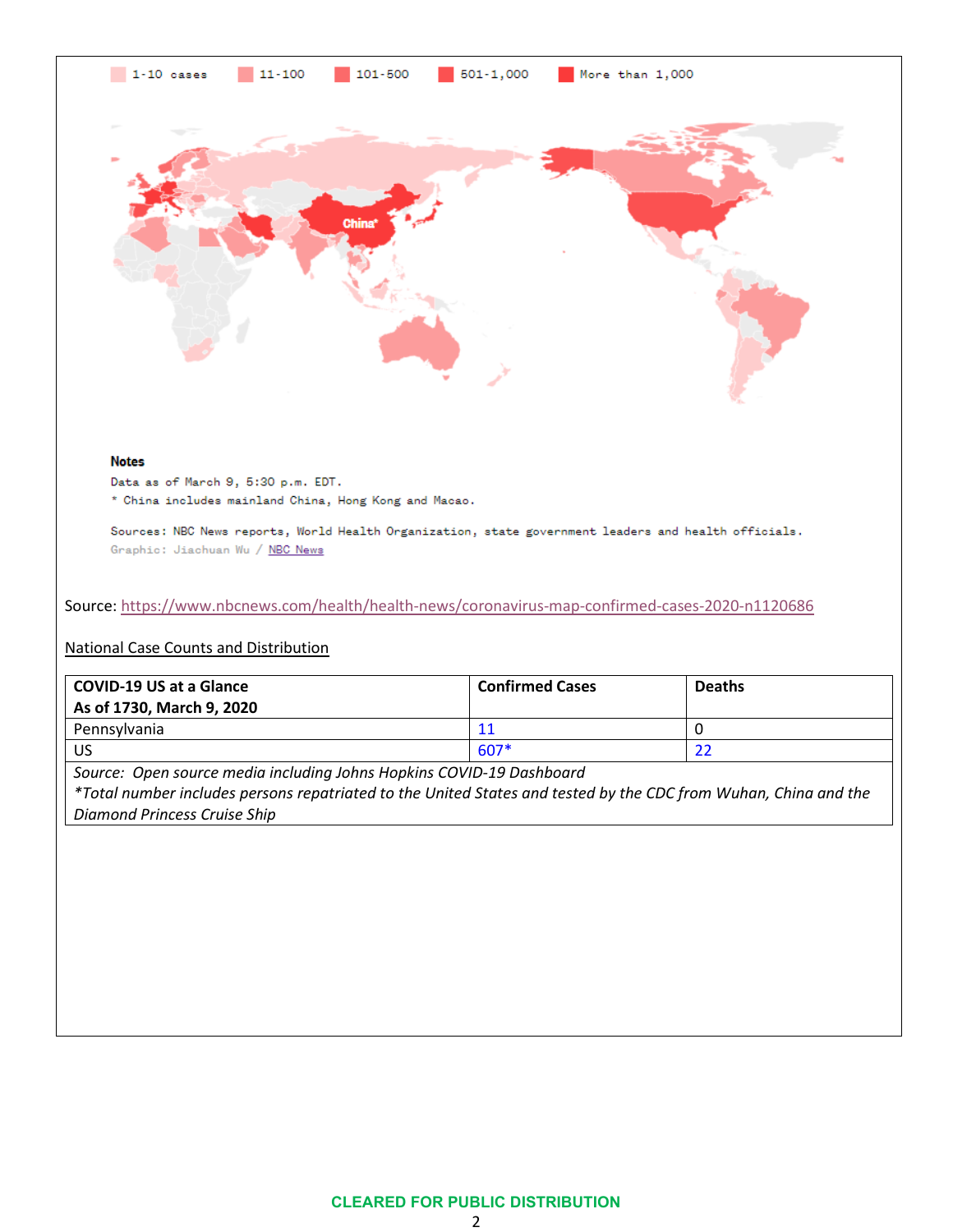

#### **Notes**

Data as of March 9, 6:30 p.m. EDT.

Cases in California, Washington, Texas, Nebraska and Utah include individuals repatriated from Wuhan, China, and the Diamond Princess cruise ship.

There are 21 confirmed cases among passengers and crew on the Grand Princess.

Sources: Centers for Disease Control and Prevention, state officials and NBC News Graphic: Jiachuan Wu, Joe Murphy & Nigel Chiwaya / NBC News

Source: [https://www.nbcnews.com/health/health-news/coronavirus-u-s-map-where-virus-has-been-confirmed](https://www.nbcnews.com/health/health-news/coronavirus-u-s-map-where-virus-has-been-confirmed-across-n1124546?icid=related)[across-n1124546?icid=related](https://www.nbcnews.com/health/health-news/coronavirus-u-s-map-where-virus-has-been-confirmed-across-n1124546?icid=related)

### **ACCOMPLISHMENTS**

- DOH State Lab is currently testing specimens for SARS-CoV-2
- Provided modified monitoring and movement guidance to partners re Iran, South Korea, Italy, and Japan
- Finalized draft procedure for quick response resources for acute care and long-term care facilities
- Continuous contact tracing conducted alongside necessary interviews for at risk contacts
- Drafted a presumptive positive checklist to gather all critical information needed regarding positive lab results
- Press release sent notifying of two new presumptive positive cases

#### **CHALLENGES**

- National guidance is evolving. Keep partners informed as it changes
- Assessing supply chain issues

### **PLANNED ACTIVITIES (NEXT 24 – 72 HOURS)**

- Continue development of COVID-19 Response & Mitigation Plan
- Conduct daily executive briefings
- Continue/Enhance Joint Information Center in coordination with agency partners.

# **CLEARED FOR PUBLIC DISTRIBUTION**